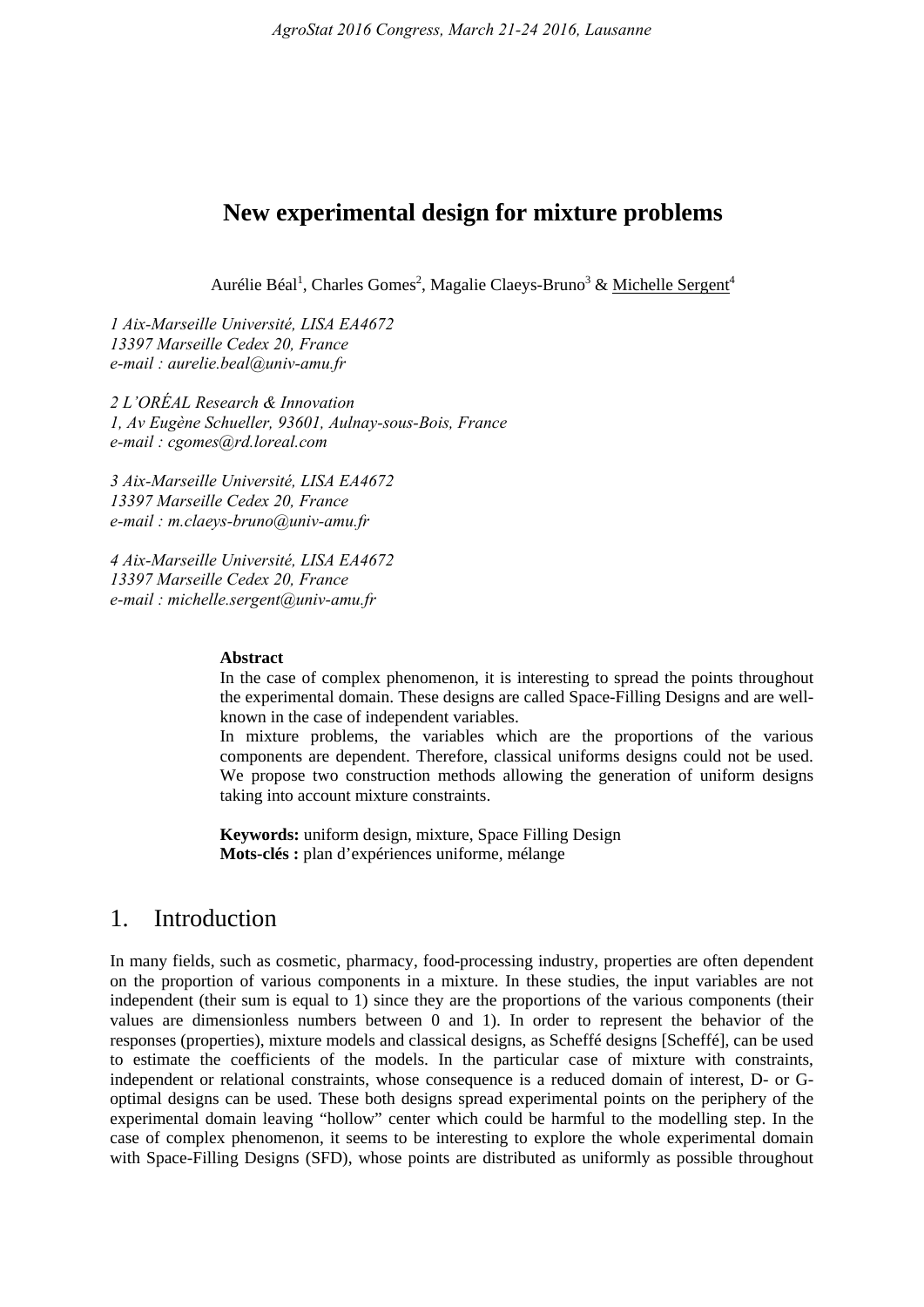the experimental space. The most known SFD [Fang] are Latin hypercubes, low discrepancy sequences, but are not well adapted to mixture problems.

In this work, we propose two construction methods allowing the generation of uniform designs taking into account mixture constraints.

# 2. Construction of Space-Filling Design for mixture

### **2.1 Measures of uniformity**

When the experimental space dimension is higher than 2, the uniformity of the space filling cannot be visually evaluated. It is thus necessary to use measures in order to know if the distribution is uniform and if the space of the variables is well filled. Only the most used criteria proposed in the literature are presented.

#### **2.1.1 The Euclidean distance,** *MinDist* **[Johnson]**

$$
MinDist = \min_{x_i \in X} \min_{\substack{x_k \in X \\ k \neq i}} dist\left(x^i, x^k\right)
$$

with,  $X = \{x^1, x^2, \dots, x^n\} \subset [0,1]^D$ , a set of *n* points in D dimensions.

A higher value of *MinDist* should correspond to a more regular scattering of design points and ensures that a point is never too close to another point.

#### **2.1.2 The cover measure,** *Cov* **[Gunzburger]**

$$
Cov = \frac{1}{\gamma} \left( \frac{1}{n} \sum_{i=1}^{n} (\gamma_i - \overline{\gamma})^2 \right)^{1/2}
$$
  

$$
\gamma_i = \min_{k \neq i} dist\left( x^i, x^k \right) \qquad \qquad \frac{1}{\gamma} = \frac{1}{n} \sum_{i=1}^{n} \gamma_i
$$

A low value of *Cov* corresponds to a distribution close to a regular grid and ensures that the points fill up the space.

We can plot these values, *MinDist* and *Cov*, to characterize different points distributions (random, cluster, ordered ...). In the (*MinDist, Cov*) plane, the best space-filling designs correspond to a quasiperiodical distribution which presents the best compromise between a regular grid (space filling) and a random distribution (uniformity). These designs are characterized by a low value of *Cov* and a high value of *Mindist*, which means that the desirable area is at the bottom, on the right.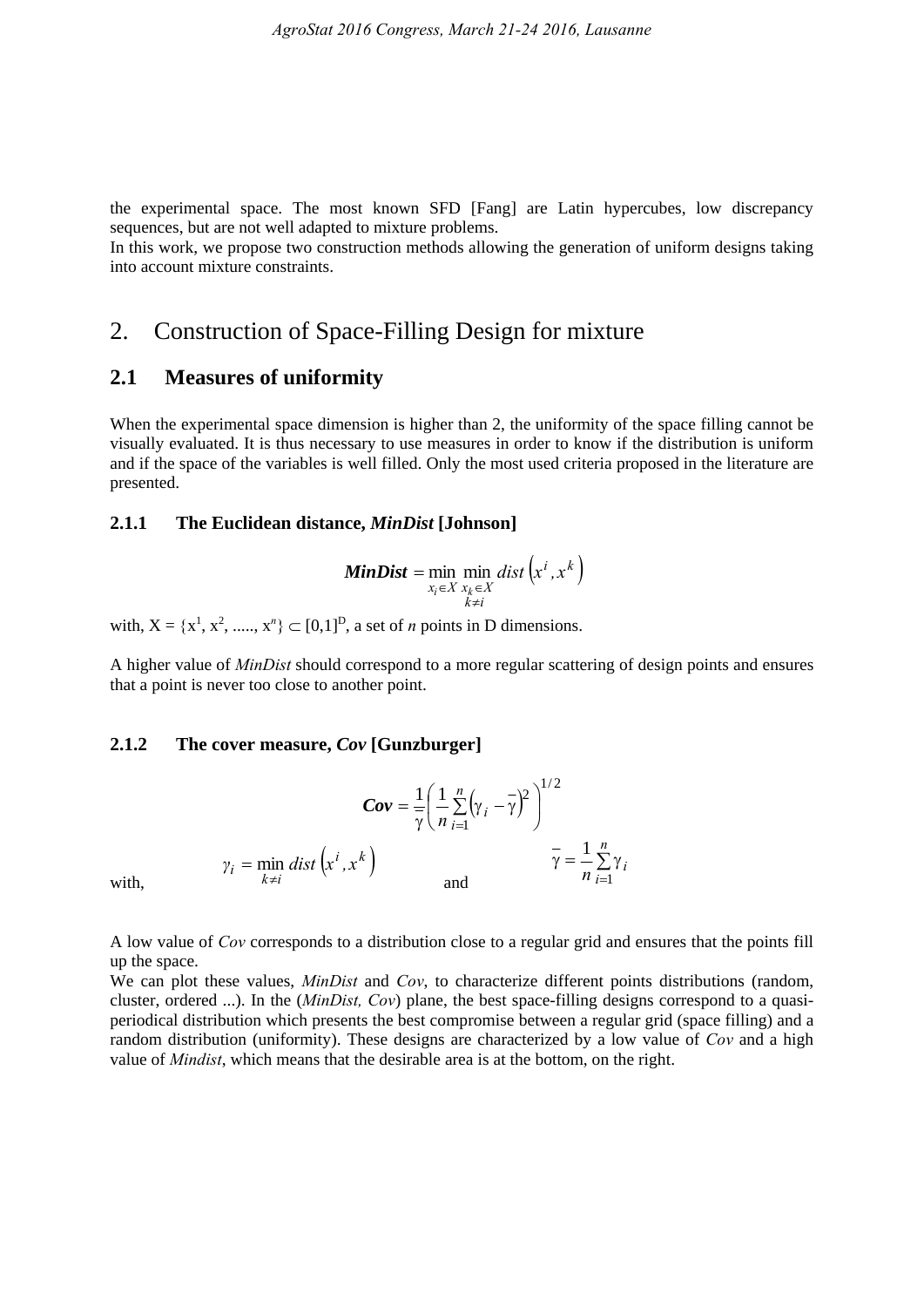### **2.2 Algorithms**

There are many algorithms to build uniform experimental designs when variables are independent but to apply these algorithms in the case of mixtures we must adapt them.

#### **2.2.1 WSP**

The Wootton, Sergent, Phan-Tan-Luu's algorithm (WSP) [Santiago] was initially developed to build SFD in independent variables space and generate designs with good uniformity criteria whatever the number of dimensions.

In this algorithm, points are selected from a set of candidate points so as to be at a fixed minimal distance  $(d_{min})$  from each point already in the independent variables space. The number of points in the subset depends on the value of  $d_{\text{min}}$ . If the  $d_{\text{min}}$  value increases, the number of points in the final subset decreases.

To apply the WSP algorithm in mixture studies, the set of candidate points must be generated in the mixture space, thus the selected points will be in the same space. Then, the minimal distance value, d<sub>min</sub> must be fixed to obtain N points.

For example, if we consider a set of 5000 candidate points in the three dependent variables space, the WSP algorithm select N=10 points when  $d_{min}=0.34$  and N=20 points when  $d_{min}=0.215$ . These solutions are represented Figure 1.



Figure 1: WSP algorithm applied to mixture design. a) Solution with N=10 points. b) Solution with N=20 points

#### **2.2.2 SbS**

The Step by Step algorithm (SbS) [Franco] is an *a priori* algorithm which builds a set of N points by iteration. The principle of this algorithm is to randomly choose one or several initial points then to add points at a distance R of the points already in the design.

The particularity of this algorithm is that all points are at the same distance of each other, whatever the number N of points, which guarantees a uniform filling all over the domain.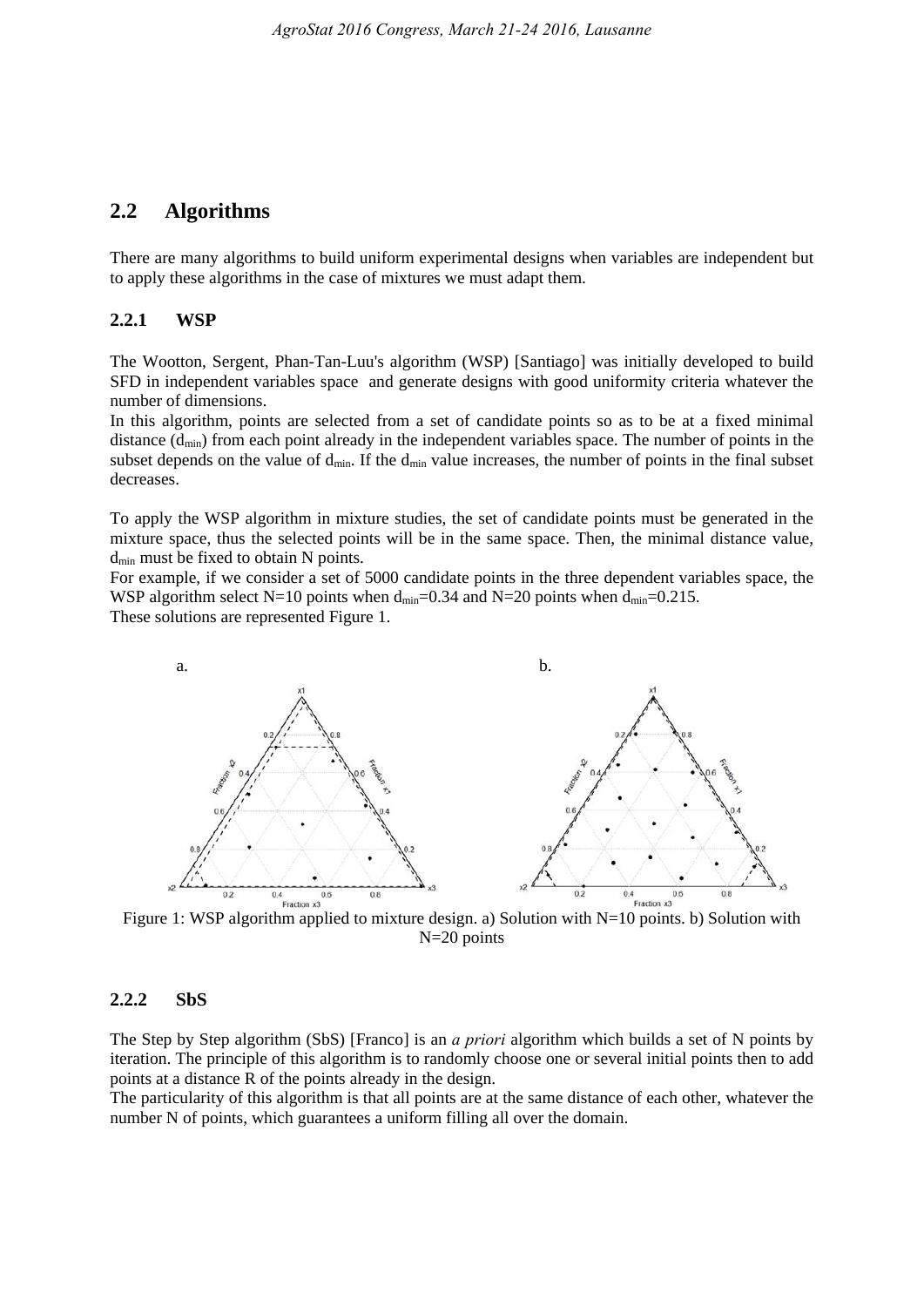As the first points are randomly chosen, for a same value R we can obtain several solutions; consequently, to determine the R value which will allow to obtain a number N of points, it is necessary to repeat the algorithm several times (Figure 2).



Figure 2: Evolution of the number of points as a function of R distance for the SbS algorithm solutions in a mixture design for 3 components. For each R value, the algorithm is repeated 5 times.

All solutions obtained by SbS algorithm present a set of points which are separated by the same R distance from each other. If we consider another initial point, the solution can be different but with the same properties and a close distance R (Figure 3).

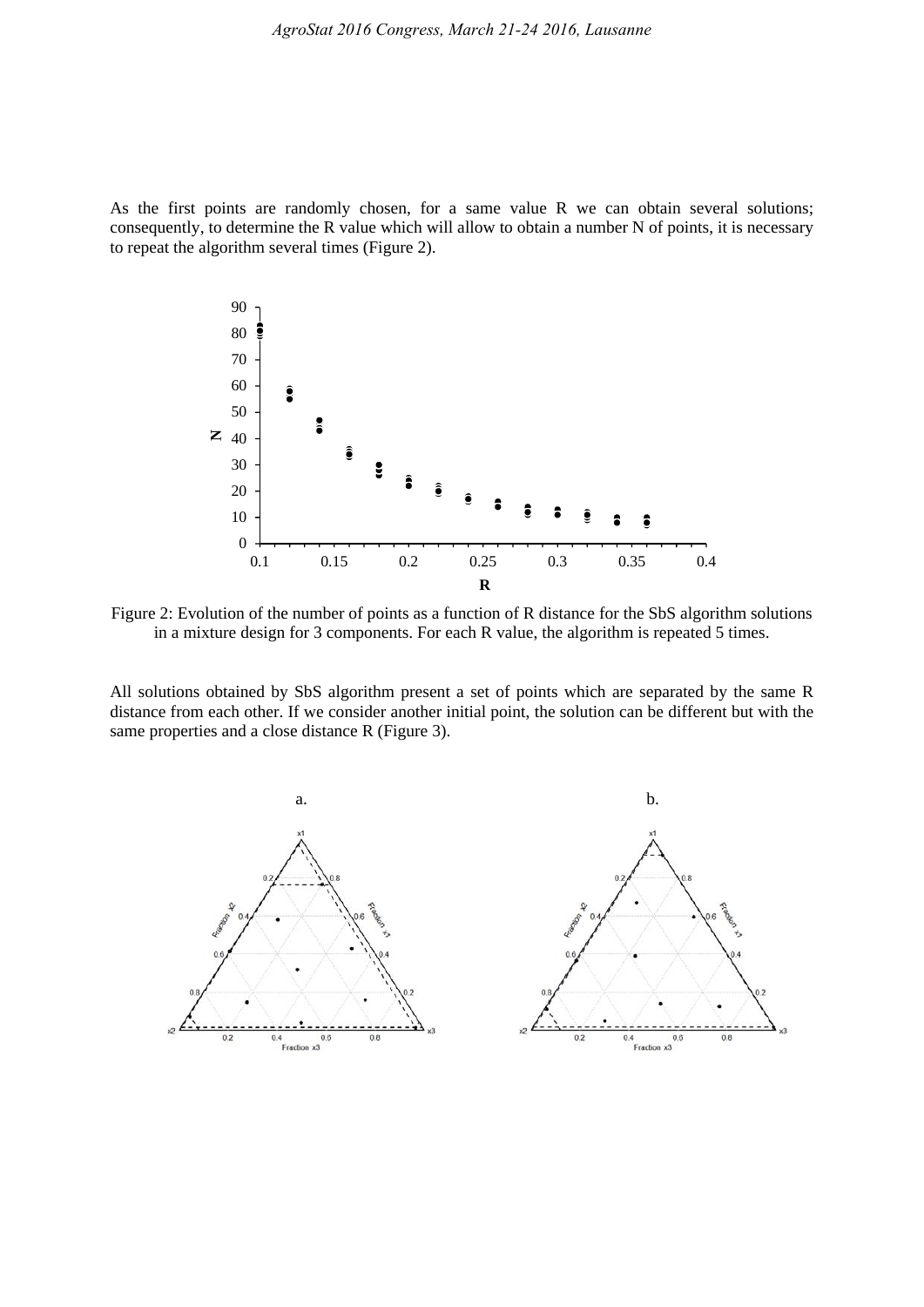

Figure 3: Solutions obtained by SbS algorithm with N=10 points for R=0.34 (a. and b.) and with N=20 points for R=0.21 (c. and d.)

# 3. Results and comparison

| We can compare solutions obtained from these two algorithms by calculating the uniformity criteria |  |  |  |  |
|----------------------------------------------------------------------------------------------------|--|--|--|--|
| such as <i>MinDist</i> and <i>Cov</i> .                                                            |  |  |  |  |
|                                                                                                    |  |  |  |  |

|                 |                  | <b>MinDist</b> | Cov      |
|-----------------|------------------|----------------|----------|
|                 | WSP (Fig $1$ a.) | 0.340          | 0.0097   |
|                 | $SbS$ (Fig 3 a.) | 0.340          | 0        |
| $N = 10$ points | $SbS$ (Fig 3 b.) | 0.340          | $\Omega$ |
|                 | Random design    | 0.018          | 0.5661   |
|                 | $WSP$ (Fig 1 b.) | 0.215          | 0.0319   |
|                 | $SbS$ (Fig 3 c.) | 0.210          | 0        |
| $N = 20$ points | $SbS$ (Fig 3 d.) | 0.210          | 0        |
|                 | Random design    | 0.082          | 0.3624   |

Table 1: Comparison of uniformity criteria for mixture designs obtained by WSP and SbS algorithms

These values of uniformity criteria can be compared to those obtained with a random distribution with the same number of points. It is obvious that the two algorithms are equivalent and lead to uniform designs with good criteria.